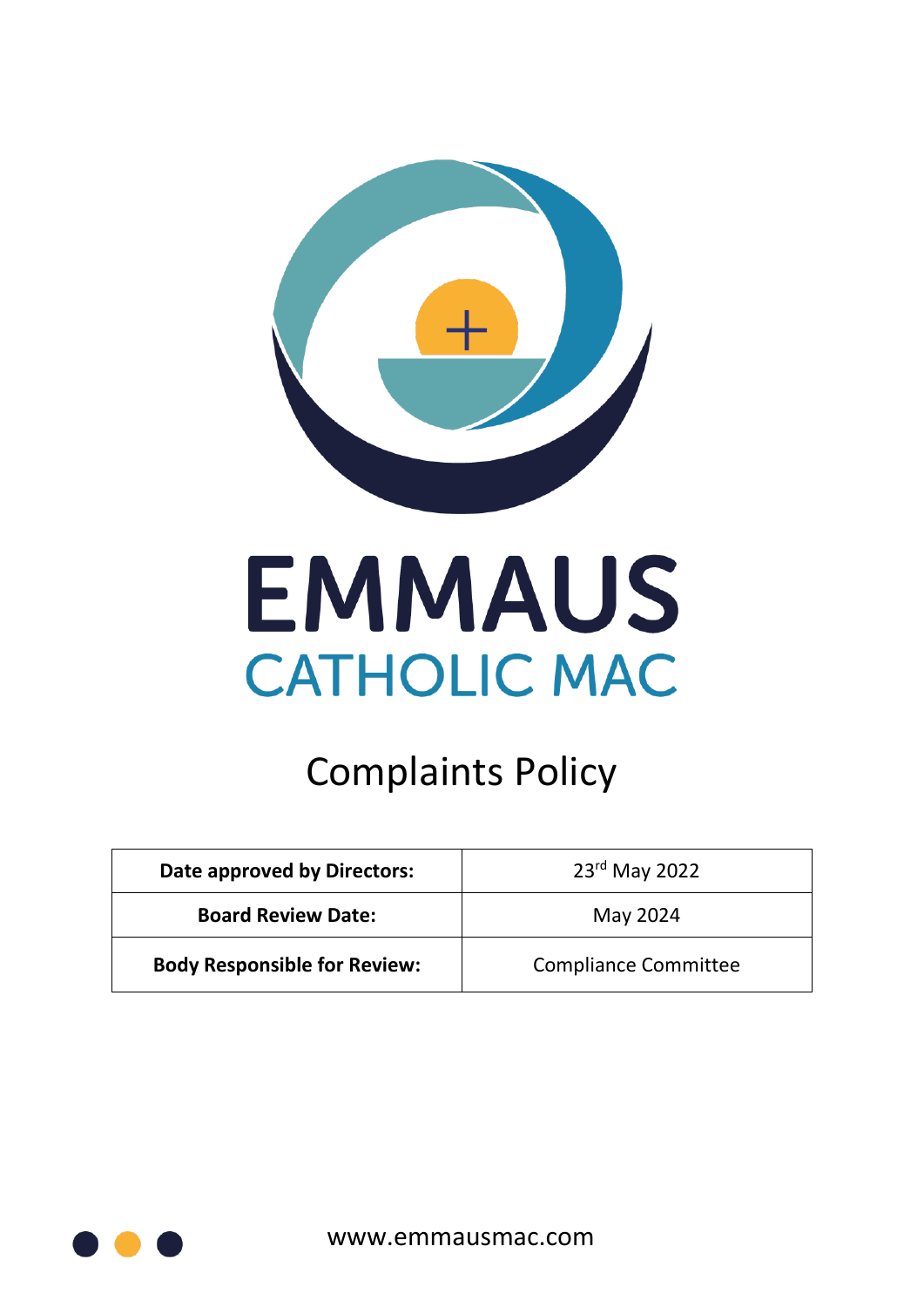

#### **Commitment to Equality:**

We are committed to providing a positive working environment which is free from prejudice and unlawful discrimination and any form of harassment, bullying or victimisation. We have developed. a number of key policies to ensure that the principles of Catholic Social Teaching in relation to human dignity and dignity in work become embedded into every aspect of school life and these. policies are reviewed regularly in this regard.

**This Complaints Policy has been reviewed, approved, and adopted by Emmaus Catholic Multi Academy Company on 23rd May 2022 and will be reviewed in May 2024**

**Signed by Director of Emmaus Catholic MAC (Academy Trust Company):** Griffin

**School to which this policy relates:** 

**.** 

| Signed by Principal for - Hagley Catholic High School                     |
|---------------------------------------------------------------------------|
| Signed by Principal for - Our Lady of Fatima Catholic Primary School:     |
| Signed by Principal for - Our Lady & St Hubert's Catholic Primary School: |
| Signed by Principal for - St Ambrose Catholic Primary School:             |
| Signed by Principal for - St Francis Xavier Catholic Primary School:      |
| Signed by Principal for - St Gregory's Catholic Primary School:           |
| Signed by Principal for - St Joseph's Catholic Primary School             |
| Signed by Principal for - St Mary's Catholic Primary School:              |
| Signed by Principal for - St Philip's Catholic Primary School:            |
| Signed by Principal for - St Wulstan's Catholic Primary School:           |

#### **1. General Principles**

Catholic schools aim to be places where love of one's neighbour is evident at all times. Christ said to His disciples at the Last Supper "This is my commandment, that you love one another, as I have loved you." It is in wishing to uphold this principal that Catholic schools, and those who work there, commit themselves to care for their school community and uphold the Catholic doctrine and the ethos of the school. Nevertheless, as in any organisation, there can be times when a complaint may arise and the aim of this Complaints Policy is to set out how those complaints will be dealt with and how the school will work with all parties involved towards achieving a satisfactory resolution.

The main purposes of this Complaints Policy is to:

- resolve problems as swiftly as possible, ideally through an early informal stage.
- give complainants a means to raise complaints and to have them addressed.
- explain who a complaint should be directed to at the different stages and how they will be dealt with at each stage, including expected timescales.
- encourage all parties to raise and/or respond to complaints as quickly as possible so that they may be dealt with swiftly and whilst the matter is still fresh in people's minds.
- stress that at all stages of this policy any discussions, consideration and hearings will be held with the intention to resolve the complaint rather than apportion blame.

It should be noted that this Complaints Policy does not replace the arrangements for dealing with certain types of complaint that fall outside of its remit and are covered by other policies, for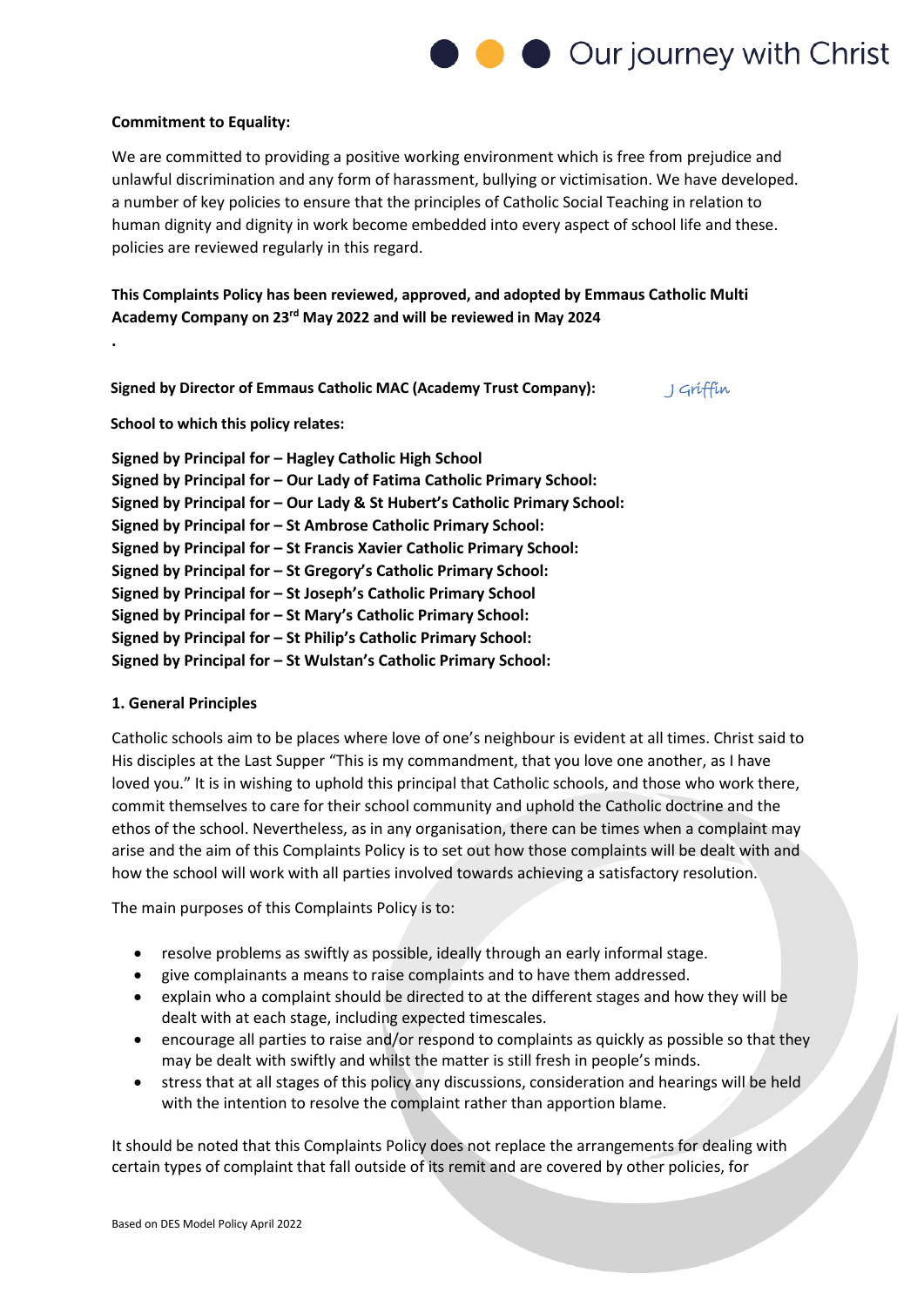

example, admissions to schools, statutory assessments of Special Educational Needs, school reorganisation proposals, any matter that may require a Child Protection Investigation, exclusions, whistleblowing, staff grievances and disciplinary procedures and complaints about services provided by third parties using the school premises or facilities.

This policy is for use by all Catholic academy schools and some school's governance terminology differs within Archdiocesan Multi Academy Companies. This policy uses the term Governor throughout, but in some schools Governors are known as Representatives. The term Local Governing Body is used throughout but in some schools this is known as an Academy Committee. The term Governor should be taken as being either a Governor or Representative as applicable and the term Local Governing Body should be taken as being either the Local Governing Body or the Academy Committee for the school as applicable.

Schools recognise that complaints can be submitted by anyone, not just by parents of pupils in the school. Complaints will be dealt with consistently regardless of who the complainant is.

#### **2. The Role of the Individual Governor**

It is important that everyone understands that no individual Governor may deal with a complaint. Anyone considering raising a complaint with the school should refer to the Complaints Management Procedure (Appendix B) to check who the complaint should be directed to.

Governors should not get into discussion with a complainant if they are approached but should advise them only of the procedure to follow. If the situation is such that the Governor has to listen in order to help to direct the complainant, then this would prejudice their impartiality if the complaint is raised and they would be unable to take part in the process any further. Should this situation arise, the Governor concerned must inform the Chair of Governors accordingly.

#### **3. Stage 1 – Informal Resolution**

In the majority of cases the concern should be handled, if at all possible, without the need to undertake any formal procedures and this should be the objective of all parties involved.

The complaint should be initially discussed with the relevant member of staff, for example the class teacher or form tutor. There is no need at this stage for the complaint to be put in writing, however, the staff member should complete the Initial Record Form (Appendix C) outlining the nature of the complaint and the agreed actions to be taken including any timescales to complete them.

At this stage the complaint should ideally be raised with the relevant staff member within 5 school days and be resolved within 10 school days. The school will, however, consider exceptions to complaints being raised outside of 5 school days and will not refuse to deal with a complaint simply because it has been lodged outside of this preferred timescale. 5 school days is considered to be an appropriate length of time to report a complaint so that it is still fresh in everyone's mind and can be dealt with and resolved as quickly as possible.

Should the person raising the concern be unable to resolve the matter at this stage then it may be felt appropriate to move on to Stage 2 of the process. However, it is expected that the majority of complaints would be resolved by the end of stage 1 without the need to escalate the complaint further.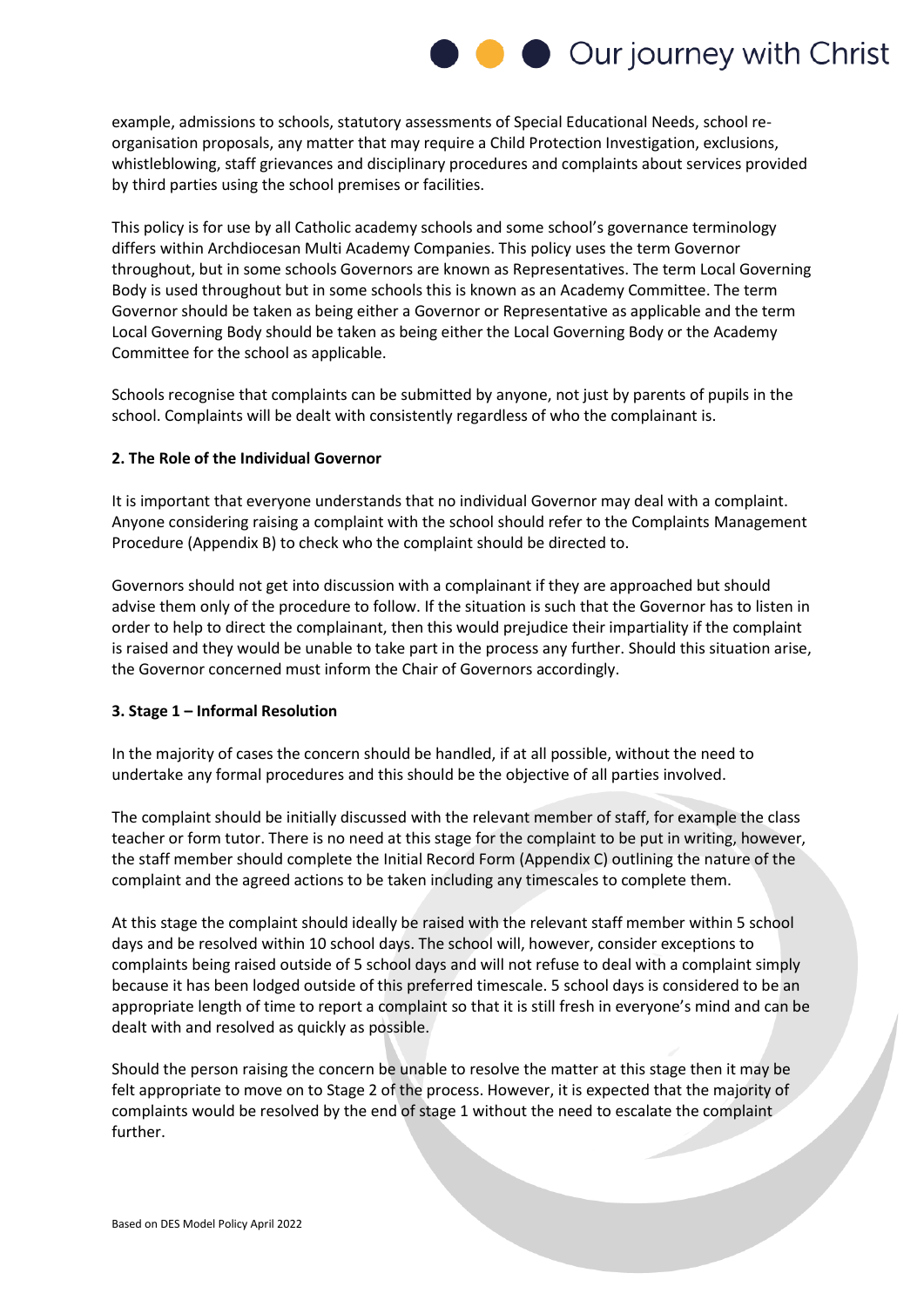

#### **4. Stage 2 – Formal Resolution**

If the complaint cannot be resolved at Stage 1, then the complainant may, if they wish, proceed to Stage 2 by completing and submitting a Stage 2 Complaint Form (Appendix D) to the relevant person as detailed in the Complaints Management Procedure (Appendix B). The Stage 2 Complaint Form should be submitted within 10 school days of the conclusion of Stage 1.

#### **On receipt of the Stage 2 Complaint Form, the relevant person will:**

- acknowledge receipt of the Stage 2 Complaint Form within 5 school days.
- ensure the complaint is investigated in line with the agreed protocols of the Multi Academy Company and decide how best to resolve it. This may involve meeting with and interviewing the complainant and any other persons.
- within 5 school days of completing the investigation, write to the complainant outlining how the investigation was conducted and the outcome of the complaint. This letter will also include details of what the complainant can do next if the complaint has still not been resolved to their satisfaction. Information advising the complainant that they can escalate the complaint to Stage 3 must also advise them that if they wish to do so then it must be within 10 school days of the notification of the outcome of Stage 2.

#### **5 Stage 3 – Governors Complaints Panel**

If the complainant is not satisfied with the outcome of the Stage 2 process, they may, if they wish, request that the complaint be considered by a Governors Complaints Panel. To request this, the complainant will need to complete and return the Stage 3 Complaint Form (Appendix E) within 10 school days of the notification of the outcome of Stage 2. This form should be sent to the Chair of Governors via the school address unless the complaint is regarding an individual governor or the entire governing body in which case the form should be sent to the Clerk to the Local Governing Body via the school address.

The Governors Complaints Panel is the last school-based stage in the complaints process and is not convened to merely rubber-stamp any previous decisions.

The Panel will consist of two Governors and one other person, typically appointed by the Multi Academy Company in line with approved protocols, who is independent of the management and running of the school. The independent member of the Panel typically will act as its Chair unless otherwise agreed by the Panel. No Governor may sit on the panel if they have had any prior involvement in the complaint or in the circumstances surrounding it. Neither the Head Teacher or the Chair of Governors should be a member of this Panel. Where it is not possible for the Governors to convene a Panel due to there being insufficient Governors who have no prior involvement in the complaint, then another Catholic school may be approached via the Multi Academy Company's Catholic Senior Executive Leader (CSEL)/Accounting Officer (AO) to request that Governors from that school make up the Panel.

The Stage 3 Complaint Form will be acknowledged within 5 school days and the Governors Complaints Panel will normally be convened within 20 school days of the receipt of the form. The complainant will be invited to attend the panel hearing and may be accompanied if they wish.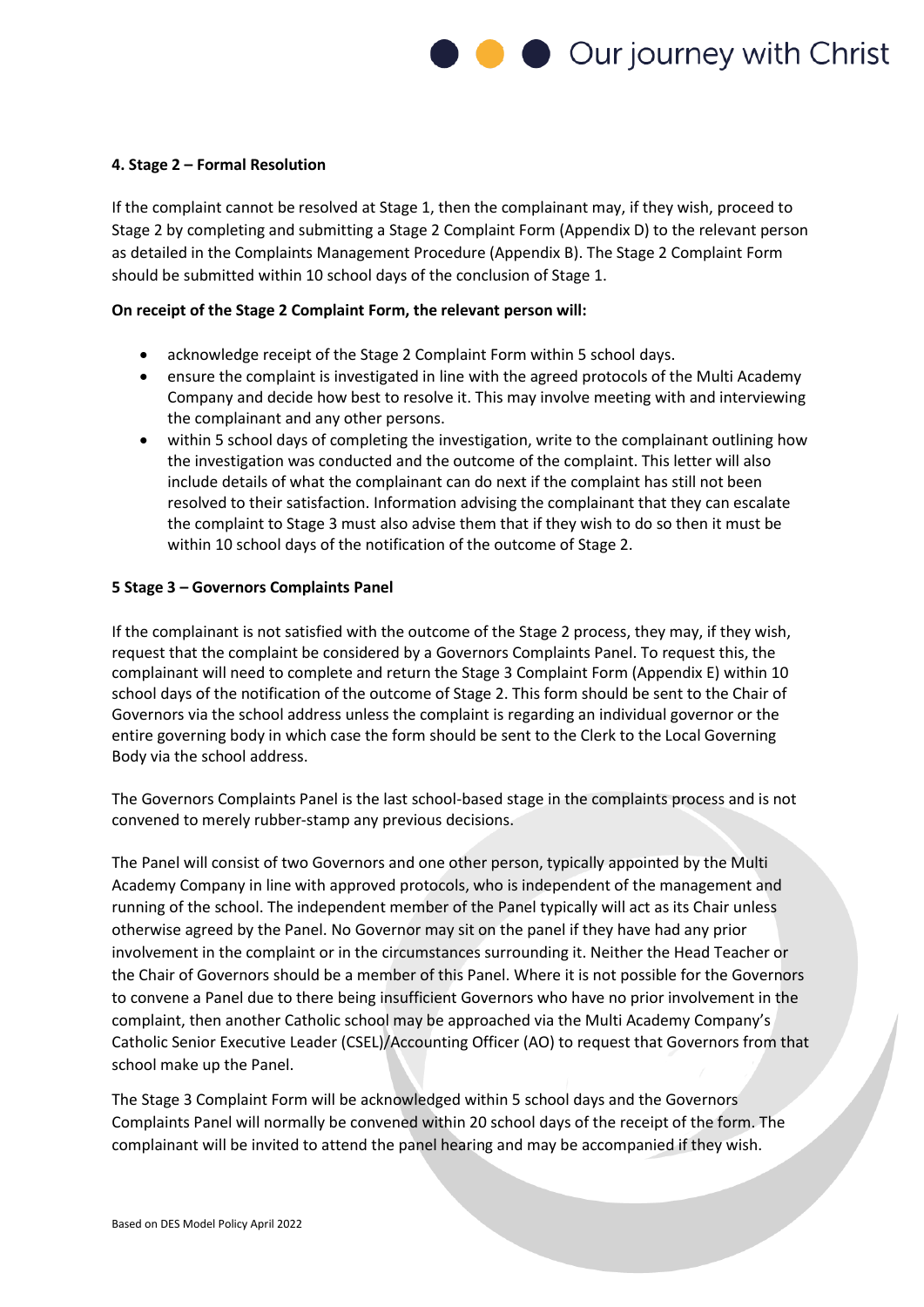

Both parties should normally be present whilst the complaint is being described and responded to. However, there may be situations where the Chair of Governors considers that the relationship between the complainant and the school has broken down to such an extent that any further meeting that they jointly attend would not be beneficial. If this situation arises then the Chair of Governors may decide that the Stage 3 hearing should be held in two parts with each party, and their witnesses, meeting with the Governors Complaints Panel on their own. Should this decision be taken then the Chair of Governors will advise both parties, the Clerk to the Complaints Panel and the Chair of the Complaints Panel accordingly.

The panel will consider the following:

- any appropriate action to be taken to resolve the complaint.
- whether to dismiss the complaint in whole or in part.
- whether to uphold the complaint in whole or in part.
- whether changes to the school procedures or systems in the future may be necessary to ensure that situations of a similar nature do not recur.

The panel will take into account whether the complaint has been handled properly and reasonably in accordance with this policy and whether the outcome at Stage 2 was reasonable and appropriate.

As part of the Governors Complaints Panel hearing the following will be undertaken:

- a Clerk to the panel will be appointed. This would usually be the Clerk to the Governors or another clerk assigned by the Multi Academy Company.
- the Clerk will ensure that all parties have received a copy of this Complaints Policy.
- the Clerk will set a date, time and venue for the hearing within 20 school days of the receipt of the Stage 3 Complaint Form. The venue will be accessible for all parties.
- at least 10 school days prior to the hearing all parties will submit to the Clerk to the Complaints Panel any written evidence or other documentation to be presented at the hearing, together with the names of any witnesses either party wishes to call.
- all written evidence or other documentation submitted will be sent to all parties and the panel members to arrive at least 5 school days prior to the hearing.
- the Clerk to the Complaints Panel will record the proceedings and notify, in writing, all parties of the panel's decision within 5 school days of the hearing.
- the issues raised in the complaint are addressed.
- the panel will be open minded and act independently.
- no member of the panel will have a vested interest in the outcome of the proceedings or any involvement in any earlier stage of the procedure.
- only the issues raised in the complaint will be discussed and considered. Any new issues raised will need to be raised as a separate complaint and given due consideration by progressing through the Complaints Policy.
- if any party fails to attend the Governors Complaints Panel hearing, then the hearing will continue in their absence and considered on any written evidence that the absent party has submitted at least 10 school days prior to the hearing.

The following points should also be noted:

• all parties shall be put at ease and the hearing will be conducted as informally as possible with each party treating the other with respect and dignity.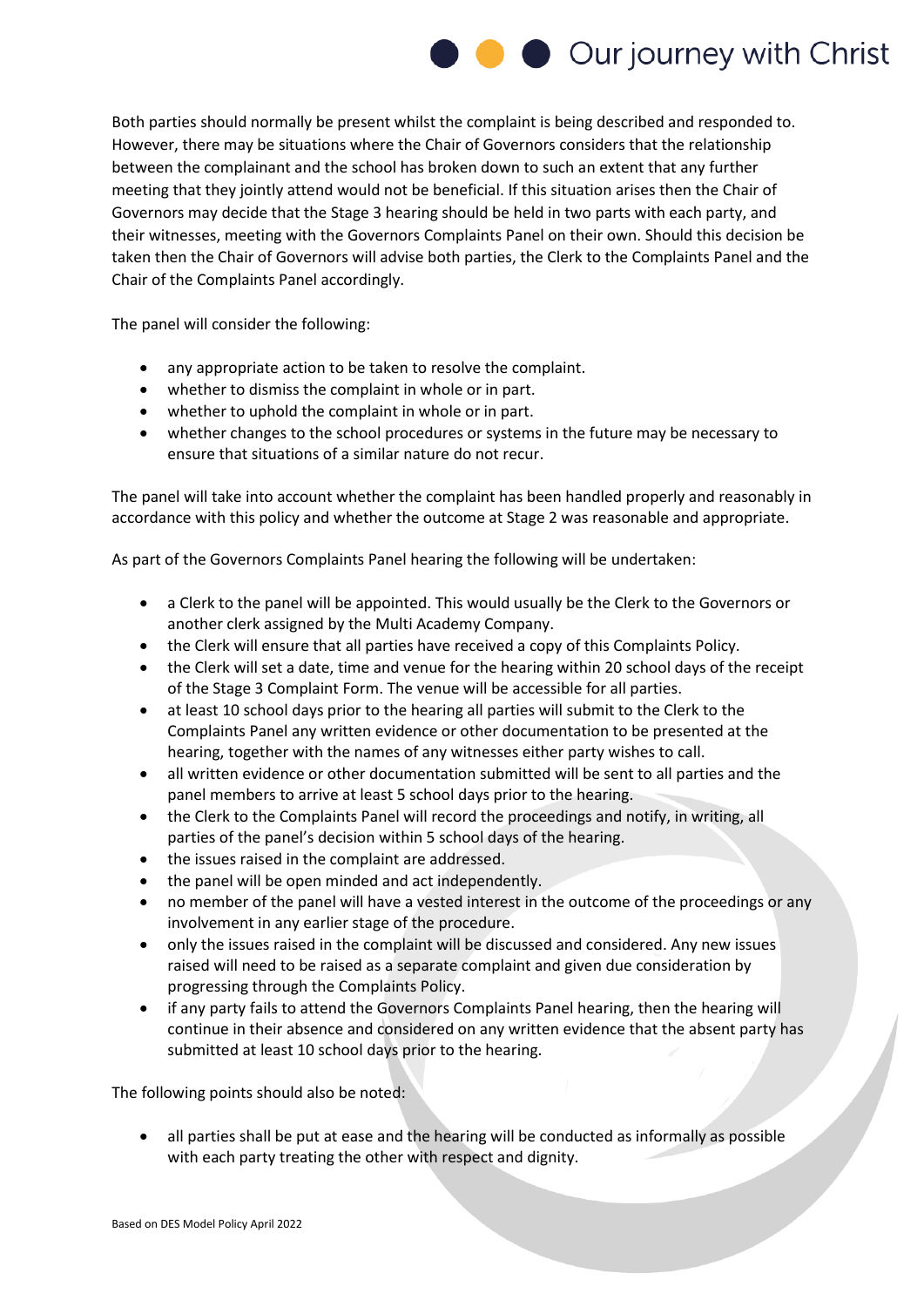

- the Chair of the Complaints Panel will explain the panel's remit to all parties and ensure that each party has the opportunity to put their case without undue interruption and to ask questions.
- witnesses are only required to attend for the part of the hearing in which they give their own evidence.
- after an introduction by the Chair of the panel, the complainant is invited to explain their complaint and be followed by their witnesses.
- the Principal may question both the complainant and the witnesses after each has spoken but only to clarify what they are saying.
- the Principal is then invited to explain the school's actions and be followed by the school's witnesses.
- the complainant may question both the Principal and the school's witnesses after each has spoken but only to clarify what they are saying.
- the panel may ask questions at any time.
- the complainant is invited to sum up their complaint.
- the Principal is invited to sum up the school's actions and response to the complaint.
- the Chair explains that both parties will receive the written decision of the panel from the Clerk within 5 school days.
- both parties leave together whilst the panel considers the issues. The Clerk, and any other advisers, may be present with the panel during their discussion but the conclusions and recommendations are the responsibility of the panel members only.

The Chair of the Complaints Panel, through its clerk, will ensure that all parties are notified in writing of the panel's decision within 5 school days. The reasons for the decision will be clearly defined, in plain English and will include information regarding any further rights of appeal. If the panel makes findings and recommendations as a result of the panel hearing then these findings and recommendations will be shared with the complainant and, where relevant, the person complained about. A copy of any findings and recommendations will also be made available for inspection by the Board of directors and the Principal of the school. A copy of the minutes of the panel hearing will be issued to the complainant.

If either party requires clarification concerning any points in the letter, this will be provided by the Chair of the Complaints Panel.

#### **6. Register of Complaints**

The school will maintain a register of all formal complaints received and note whether each one was resolved at the end of Stage 2 or whether the proceed to a Stage 3 panel hearing. This register will record any action taken by the school or Multi Academy Company as a result of the complaint, regardless of whether the complaint is upheld or not.

#### **7. Confidentiality**

Correspondence, statements and records relating to an individual complaint will be kept confidential except where the Secretary of State or a body conducting an inspection under Section 109 of the 2008 Act requests access to them.

#### **8. Anonymous Complaints**

Anonymous complaints will not be investigated under this policy unless there are exceptional circumstances. These would include serious concerns such as Child Protection issues, where the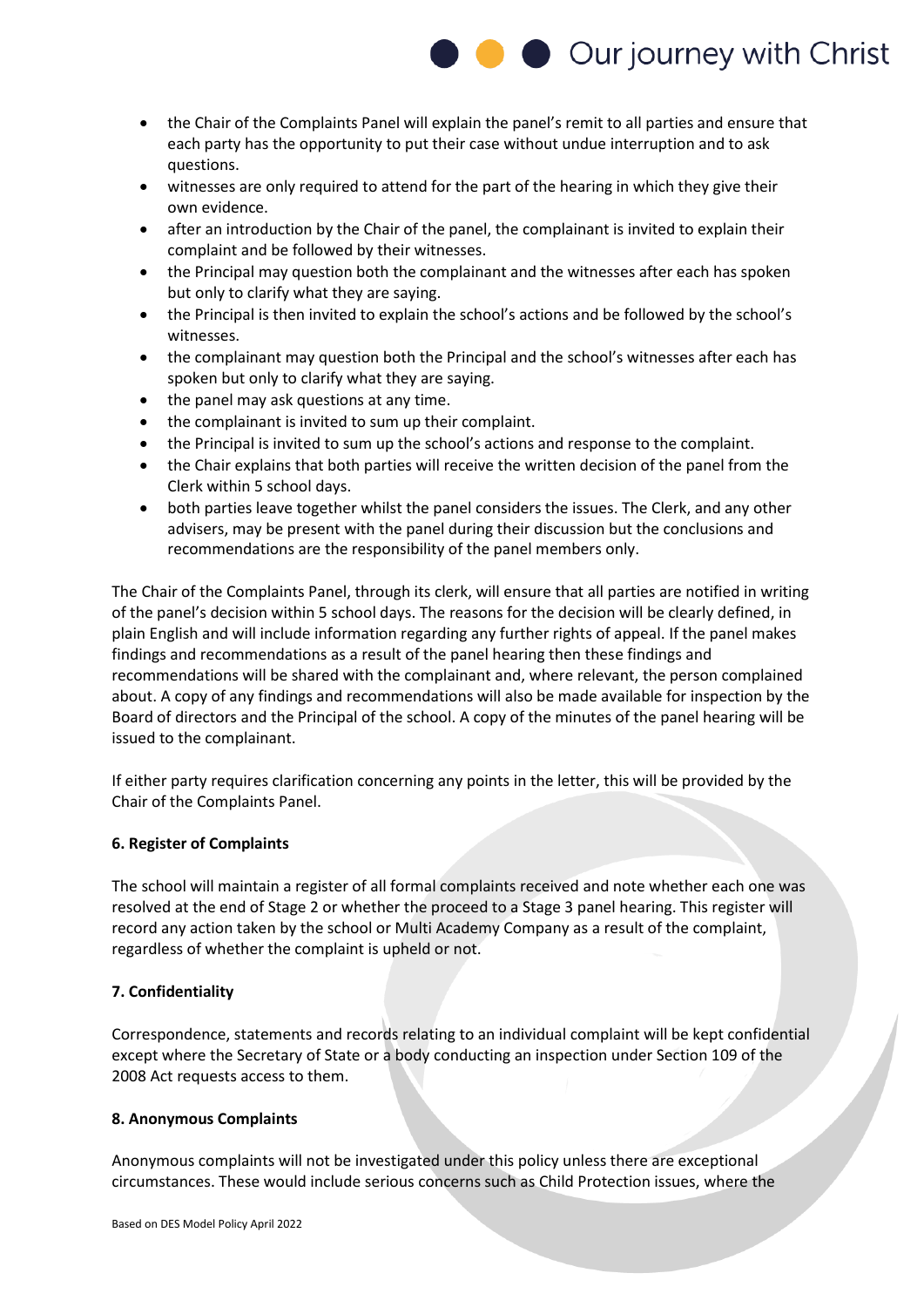

School would either involve external agencies or else conduct its own internal review to test whether there is any corroborative evidence which might trigger a formal investigation.

#### **9. Serial and Persistent Complaints**

There will be occasions when, despite all stages of the procedure having been followed, the complainant remains dissatisfied. Where a complainant tries to reopen the same issue, the Chair of Governors will inform them in writing that the procedure has been exhausted and that the matter is now closed.

#### **10. Complaint Campaigns**

If the school becomes the focus of a campaign and receives a large volume of complaints that are all based on the same subject and/or are from complainants unconnected with the school, then they will be dealt with separately. The school will establish the most appropriate way to deal with these which could include sending a template response to all complainants or publishing a single response on the school's website.

#### **11. Third Parties**

If a complaint relates to a third party who is using the school premises or facilities then that complaint must be submitted directly to the third party concerned following their own complaints procedures. For example, this could be where the school site is being used for community facilities or services.

#### **12. Deviation from following this published procedure**

There may be occasions when it is necessary or reasonable to deviate from the published complaints procedure. This could be not doing something that the procedure says that the school will, should or may do. In the event that this is deemed to be necessary the school will document any deviation and reasons for it.

#### **13. Time Scales**

Clear timescales are set out in this procedure defining the time frame that a complaint will be dealt with at each stage. However, in the event of a complaint being complex and further investigations are necessary it may become clear that the published timescale cannot be met. In this event then the school will set new timescales. The complainant will be sent the details of the next timescales and be provided with an explanation of the delay.

Where a complainant submits a complaint outside of the time frame outlined in these procedures the school will take exceptional circumstances into account when deciding whether to accept or progress a complaint and will not refuse to deal with a complaint simply because it has been lodged outside of this preferred timescale.

#### **14. Taking a complaint further**

If a complainant has completed the stages in this Complaints Policy and is still dissatisfied, they have the right to refer their complaint to the Secretary of State. The Secretary of State has a duty to consider all complaints raised but will only intervene where the Governors have acted unlawfully or unreasonably and where it is expedient or practical to do so.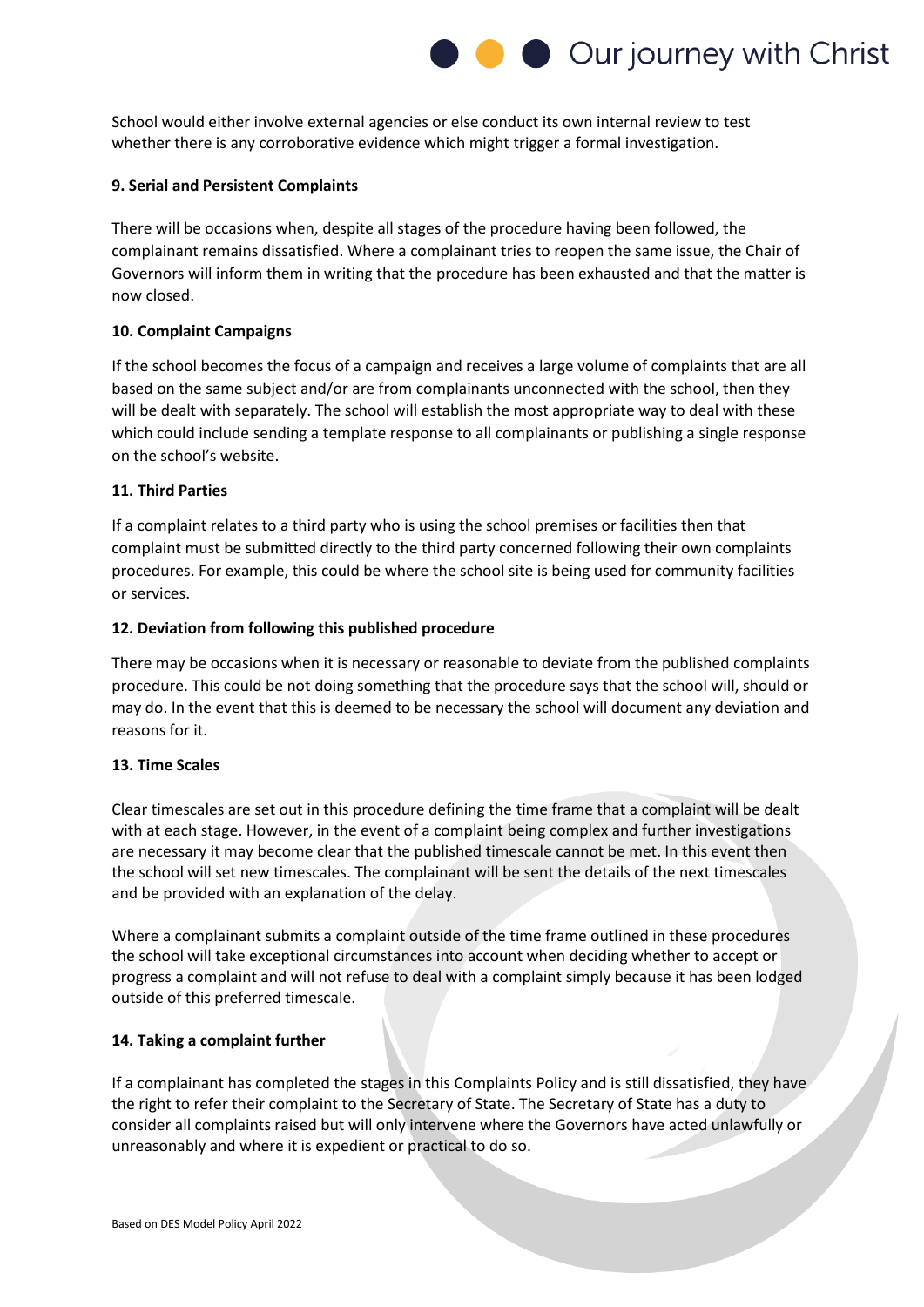

The Education and Skills Funding Agency (ESFA) considers complaints relating to academy schools in England on behalf of the Secretary of State. The ESFA will consider complaints about academies that fall into any of the following three areas:

1. where there is undue delay or the academy did not comply with its own complaints procedure when considering a complaint.

2. where the academy is in breach of its funding agreement with the Secretary of State.

3. where an academy has failed to comply with any other legal obligation.

The ESFA will not overturn a school's decision about a complaint. However, if it finds that the school did not deal with a complaint properly it will request the complaint is looked at again and procedures meet the requirements set out in the Regulations.

If the school's complaints procedure does not meet the Regulations, it will ask the school to put this right. It may seek to enforce the decision under the terms of the funding agreement on behalf of the Secretary of State if appropriate.

The ESFA can be contacted as follows:

#### **Website**

[https://www.gov.uk/government/organisations/education-and-skills-funding](https://www.gov.uk/government/organisations/education-and-skills-funding-agency/about/complaints-procedure)[agency/about/complaints-procedure](https://www.gov.uk/government/organisations/education-and-skills-funding-agency/about/complaints-procedure)

#### **Address**

Academy Complaints and Customer Insight Unit Education and Skills Funding Agency Cheylesmore House 5 Quinton Road Coventry CV1 2WT

#### **15. Expectations under this procedure**

When raising a complaint under this policy a complainant can expect the school and Multi Academy Company to:

- take the complaint seriously.
- treat them with courtesy and respect.
- deal with the complaint with discretion and confidentiality (although if the matter relates to the safety and wellbeing of a child then the school may have to share the details with other agencies).
- offer them the opportunity to be accompanied by a friend, adviser or colleague.
- meet the timescales set unless there are good reasons to extend these, in which case they will be informed of this.
- seek and offer resolution at all stages.
- inform them of the action taken to resolve the complaint and of any measures put in place by the school and/or the Multi Academy Company to ensure that a similar complaint does not arise in the future.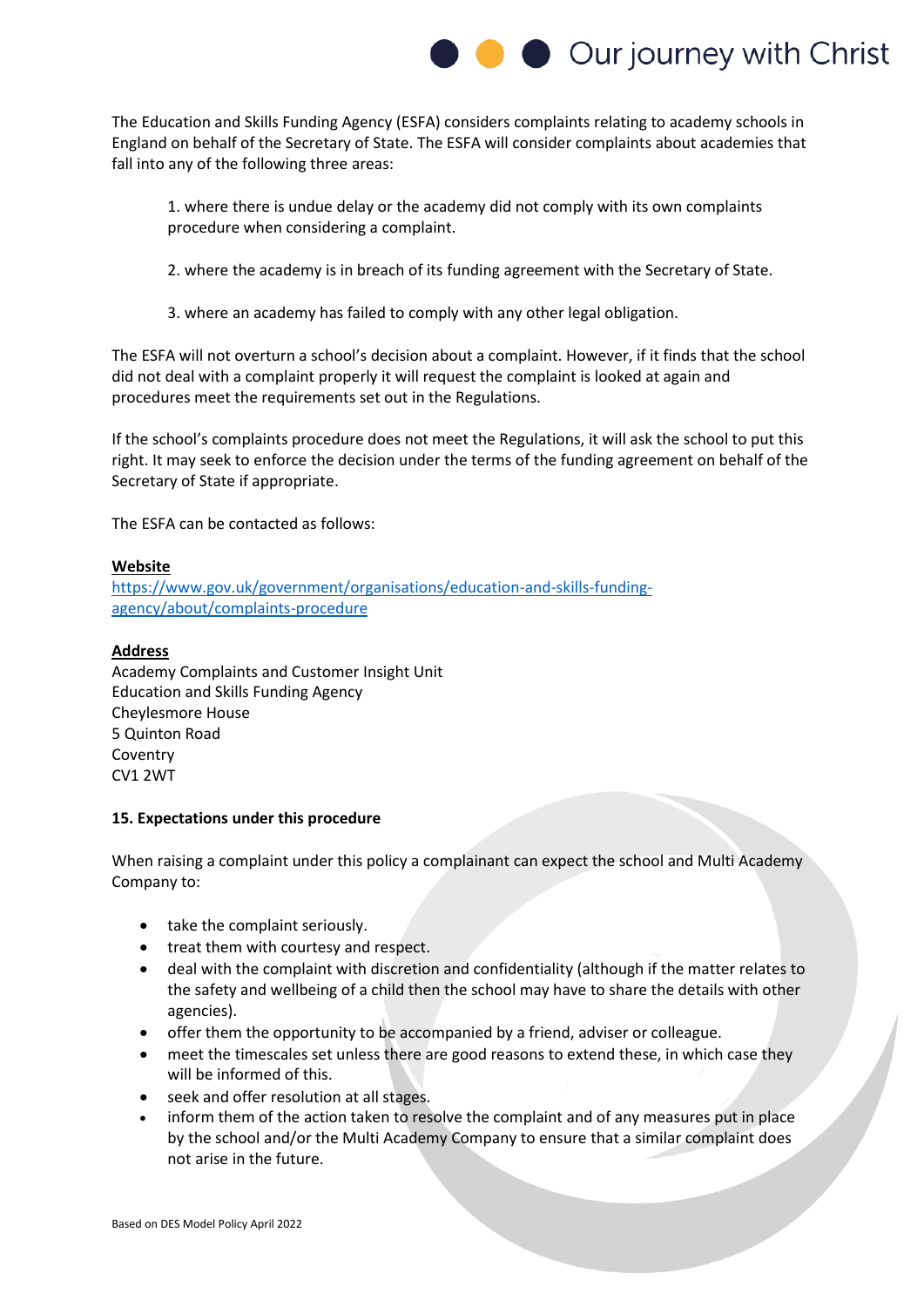

In turn, the school expects that complainants will:

- treat school and Multi Academy Company staff with respect.
- be mindful of the need to keep information relating to children confidential in the interest of all students.
- enter into the process in the spirit of seeking resolution.
- appreciate that if the Multi Academy Company considers that disciplinary action may be necessary against a member of staff then this will be dealt with under the school's disciplinary procedure and in confidence.

If there are any queries regarding the implementation of this policy or the complaints process, please contact in the first instance the Catholic Senior Executive leader via the email address [patocsel@emmausmac.com](mailto:patocsel@emmausmac.com)

Should there be questions or feedback in relation to the model Complaints Policy, please contact the Birmingham Diocesan Education Service:

Email: [governance@bdes.org.uk](file:///C:/Users/adeu/AppData/Local/Temp/MicrosoftEdgeDownloads/3c12866a-5ad7-4eb5-8d4e-78a4f9e1ad07/governance@bdes.org.uk)

Telephone: 01675 464755

Address – Birmingham Diocesan Education Service Don Bosco House Coventry Road Coleshill Birmingham B46 3EA

[Website: www.bdes.org.uk](Website:%20www.bdes.org.uk)

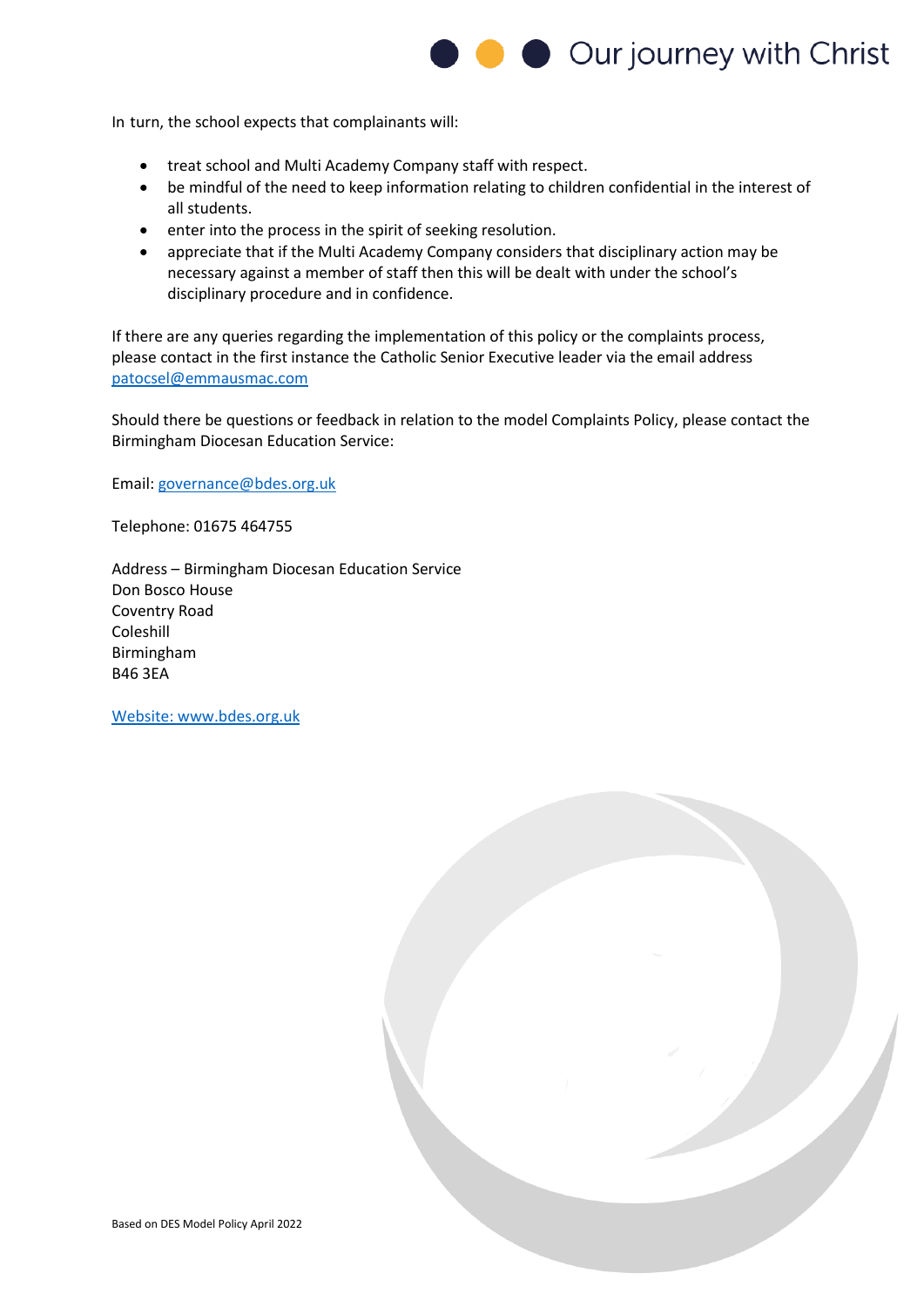

**Appendix A**

**FLOWCHART TO SHOW GENERAL COMPLAINTS PROCESS**

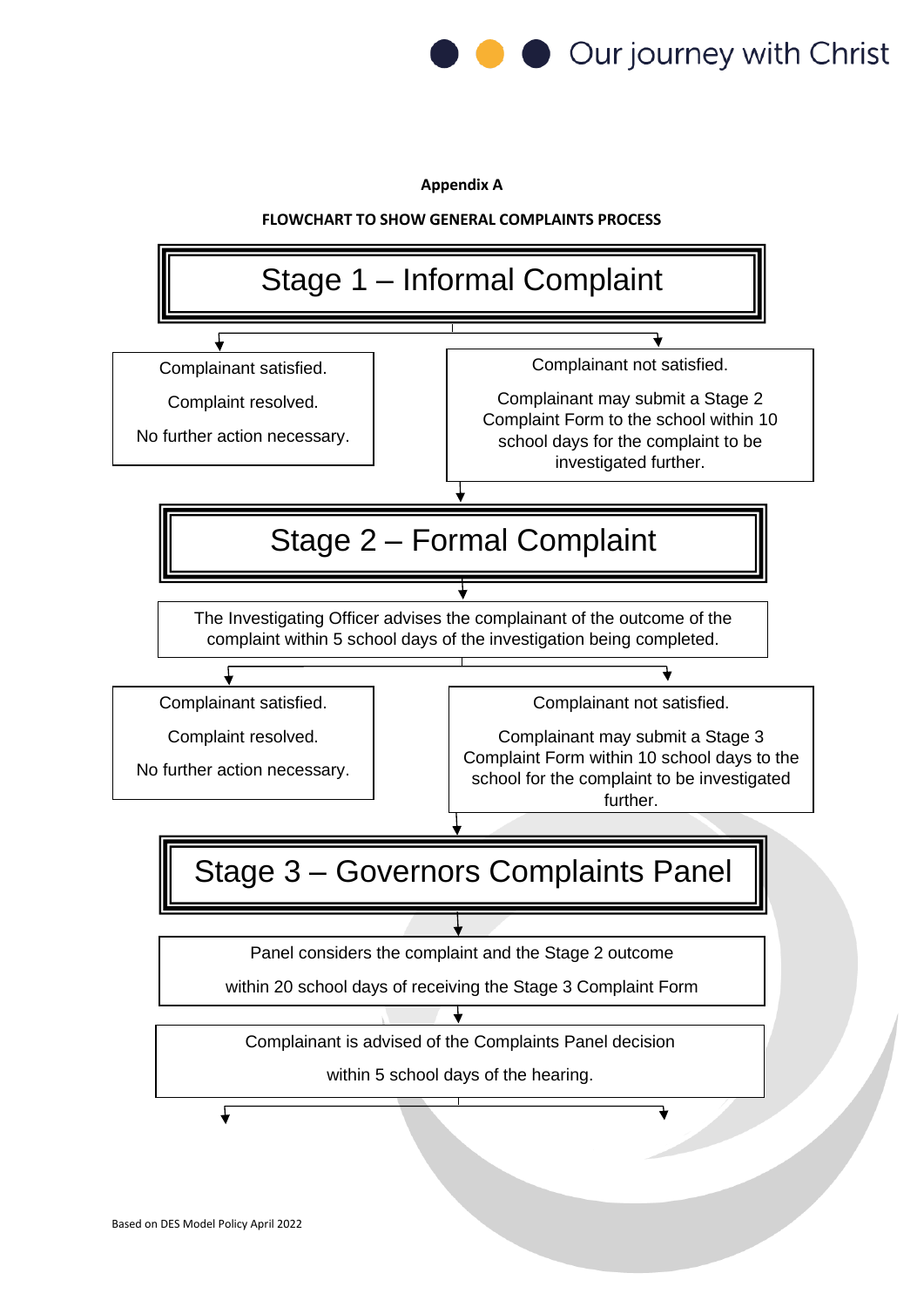

Complainant satisfied.

Complaint resolved.

No further action necessary.

If the complainant is not satisfied, they may contact the School Complaints Unit as advised in Section 8 of this policy

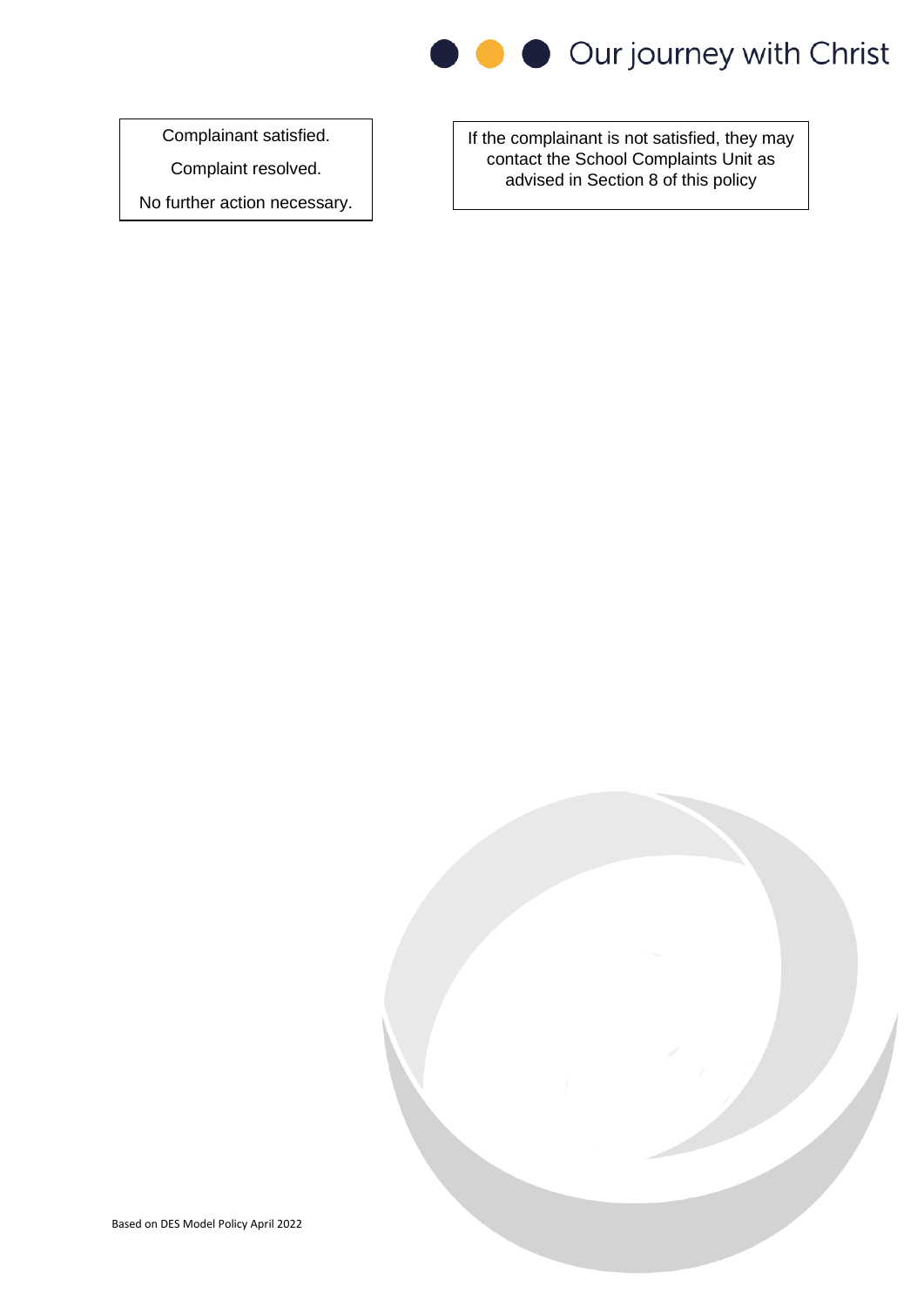

#### **Appendix B**

#### **Complaints Management Procedure**

| Who the<br>Complaint<br>relates to:                                                                                                                                                                                                                                                                                                                                                                                                                                                                                     | Stage 1:<br><b>Informal Resolution</b>                                 | Stage 2:<br><b>Formal Resolution</b>                                                                                                     | Stage 3:<br><b>Governors Complaints</b><br>Panel                                        |
|-------------------------------------------------------------------------------------------------------------------------------------------------------------------------------------------------------------------------------------------------------------------------------------------------------------------------------------------------------------------------------------------------------------------------------------------------------------------------------------------------------------------------|------------------------------------------------------------------------|------------------------------------------------------------------------------------------------------------------------------------------|-----------------------------------------------------------------------------------------|
| Pupil, parents or staff<br>(other than the<br>Principal                                                                                                                                                                                                                                                                                                                                                                                                                                                                 | The relevant member<br>of staff, eg the class<br>teacher or form tutor | The Principal or his/her<br>nominee                                                                                                      | Panel appointed by the<br>Multi Academy<br>Company in line with its<br>agreed protocols |
| The Principal                                                                                                                                                                                                                                                                                                                                                                                                                                                                                                           | The Principal                                                          | The Chair of Governors<br>or another nominated<br>non-staff Governor                                                                     | Panel appointed by the<br>Multi Academy<br>Company in line with its<br>agreed protocols |
| A Governor or<br>Governors (other than<br>the Chair of Governors)                                                                                                                                                                                                                                                                                                                                                                                                                                                       | The Chair of Governors                                                 | A Member of the Board<br>of Directors for the<br>Multi Academy<br>Company appointed by<br>the Board in line with<br>its agreed protocols | Panel appointed by the<br>Multi Academy<br>Company in line with its<br>agreed protocols |
| If a complaint relates to any individual governor, both the Chair and Vice Chair of Governors or the<br>entire governing body then it should be submitted to the Clerk to the Governing Body who will then<br>determine the most appropriate course of action in liaison with the Multi Academy Company's (MAC's)<br>Catholic Senior Executive Leaders/Accounting Officer and the MAC's approval protocols. This will<br>depend on the nature of the complaint. It may involve escalating the complaint to the Board of |                                                                        |                                                                                                                                          |                                                                                         |

**Note:** No Governor will be involved at Stage 3 if they have been involved in the complaint in any way prior to the Stage 3 panel hearing.

Directors, who may in exceptional circumstances determine it is necessary to deviate from this

published procedure as set out in section 12 above.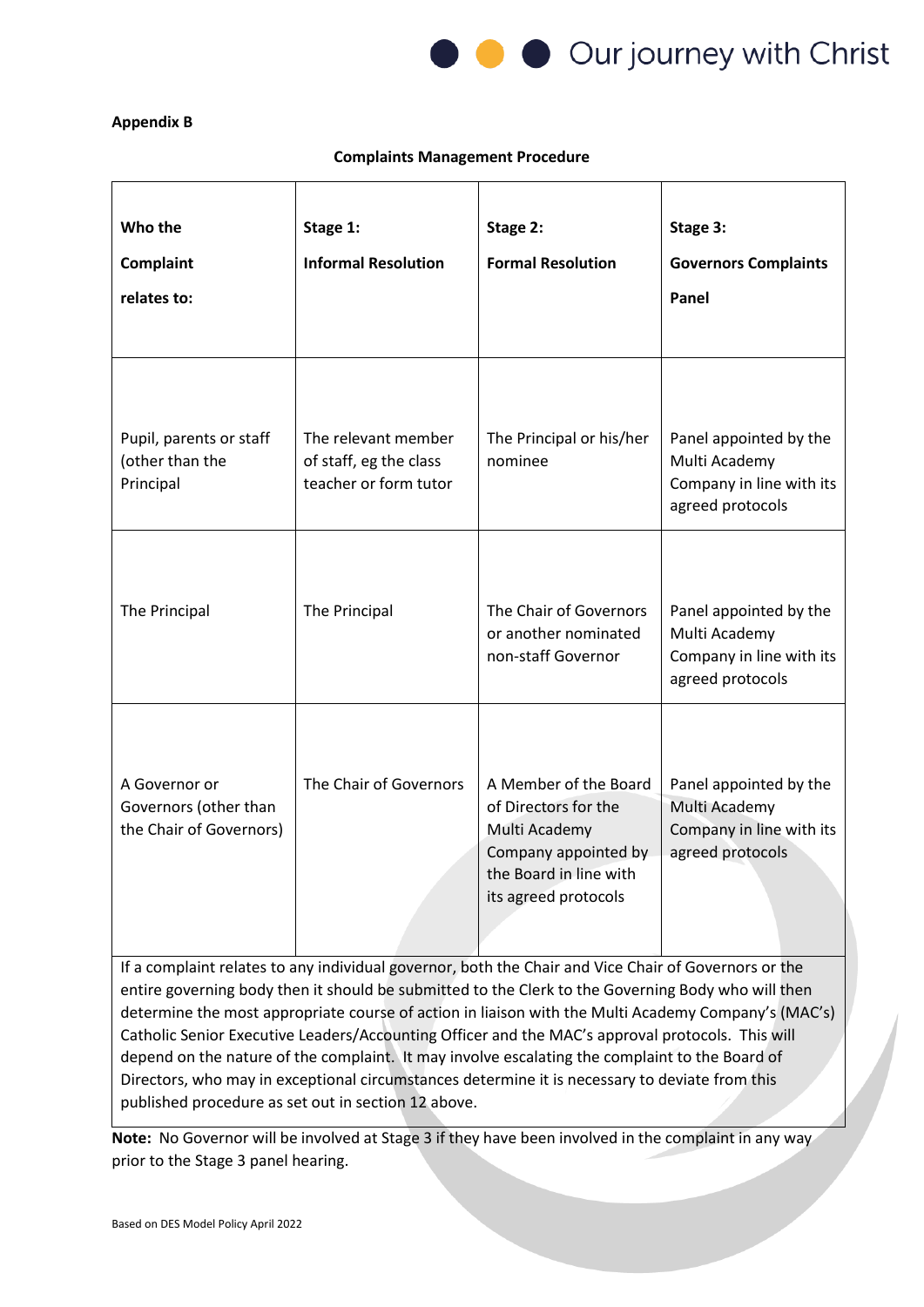

# **Appendix C**

# **Initial Record Form for a School Complaint**

| Name of Complainant:<br>Name of Child:<br>Date of Contact with School:<br>Nature of Concern<br><b>Actions Taken</b> | School: |  |
|---------------------------------------------------------------------------------------------------------------------|---------|--|
|                                                                                                                     |         |  |
|                                                                                                                     |         |  |
|                                                                                                                     |         |  |
|                                                                                                                     |         |  |
|                                                                                                                     |         |  |
|                                                                                                                     |         |  |
|                                                                                                                     |         |  |
|                                                                                                                     |         |  |
|                                                                                                                     |         |  |
|                                                                                                                     |         |  |
|                                                                                                                     |         |  |
|                                                                                                                     |         |  |
|                                                                                                                     |         |  |
|                                                                                                                     |         |  |
|                                                                                                                     |         |  |
|                                                                                                                     |         |  |
| Signature:<br>Name:<br>Date:                                                                                        |         |  |
|                                                                                                                     |         |  |
|                                                                                                                     |         |  |
|                                                                                                                     |         |  |
| Based on DES Model Policy April 2022                                                                                |         |  |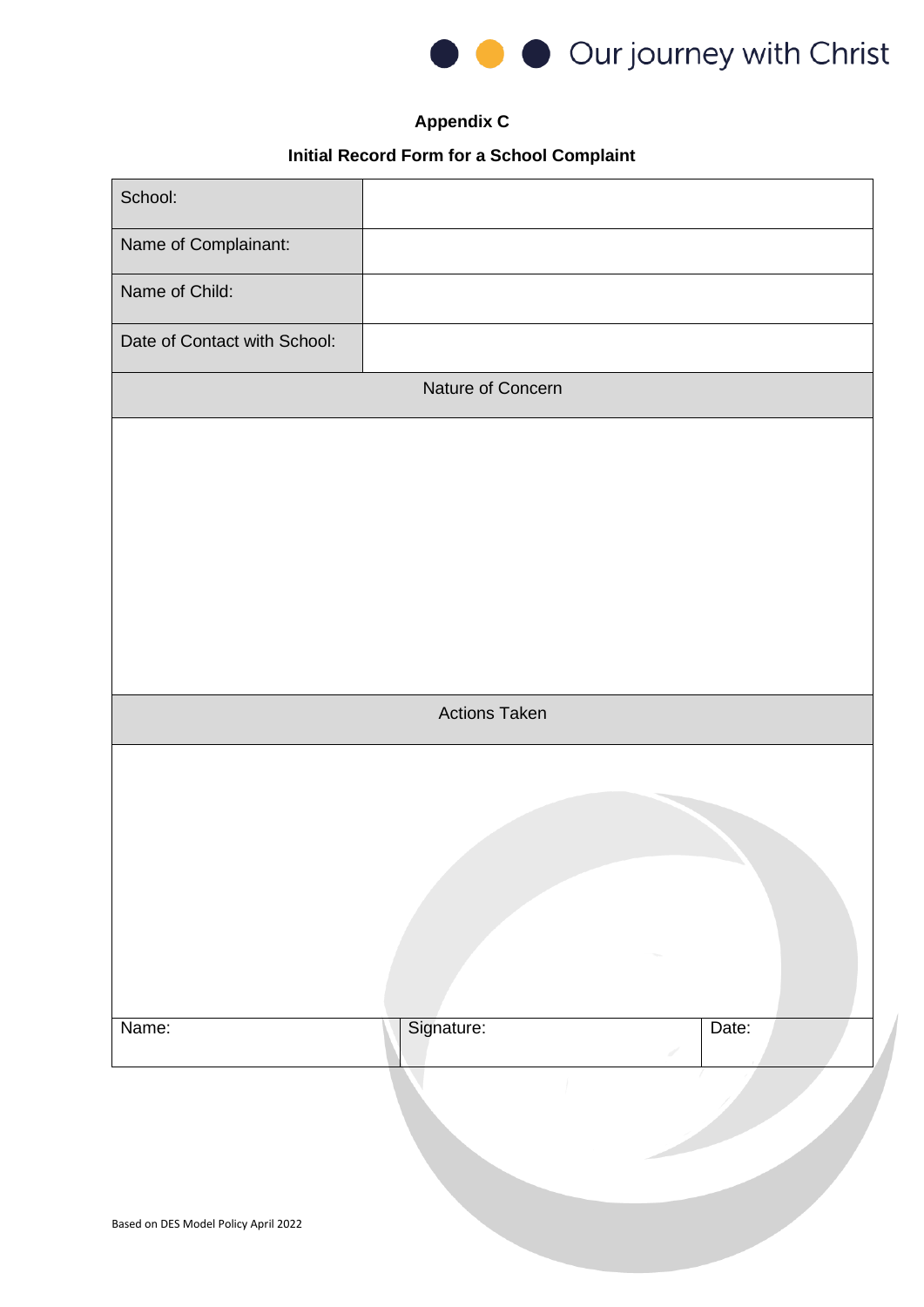

#### **Appendix D**

## **Stage 2 Complaint Form**

| Your Name:                      |  |
|---------------------------------|--|
| Child's Name:                   |  |
| Your relationship to the child: |  |
| Address:                        |  |
|                                 |  |
| Postcode:                       |  |
| Telephone Number(s):            |  |
| Email Address:                  |  |
| Details of your complaint:      |  |
|                                 |  |
|                                 |  |
|                                 |  |
|                                 |  |
|                                 |  |
|                                 |  |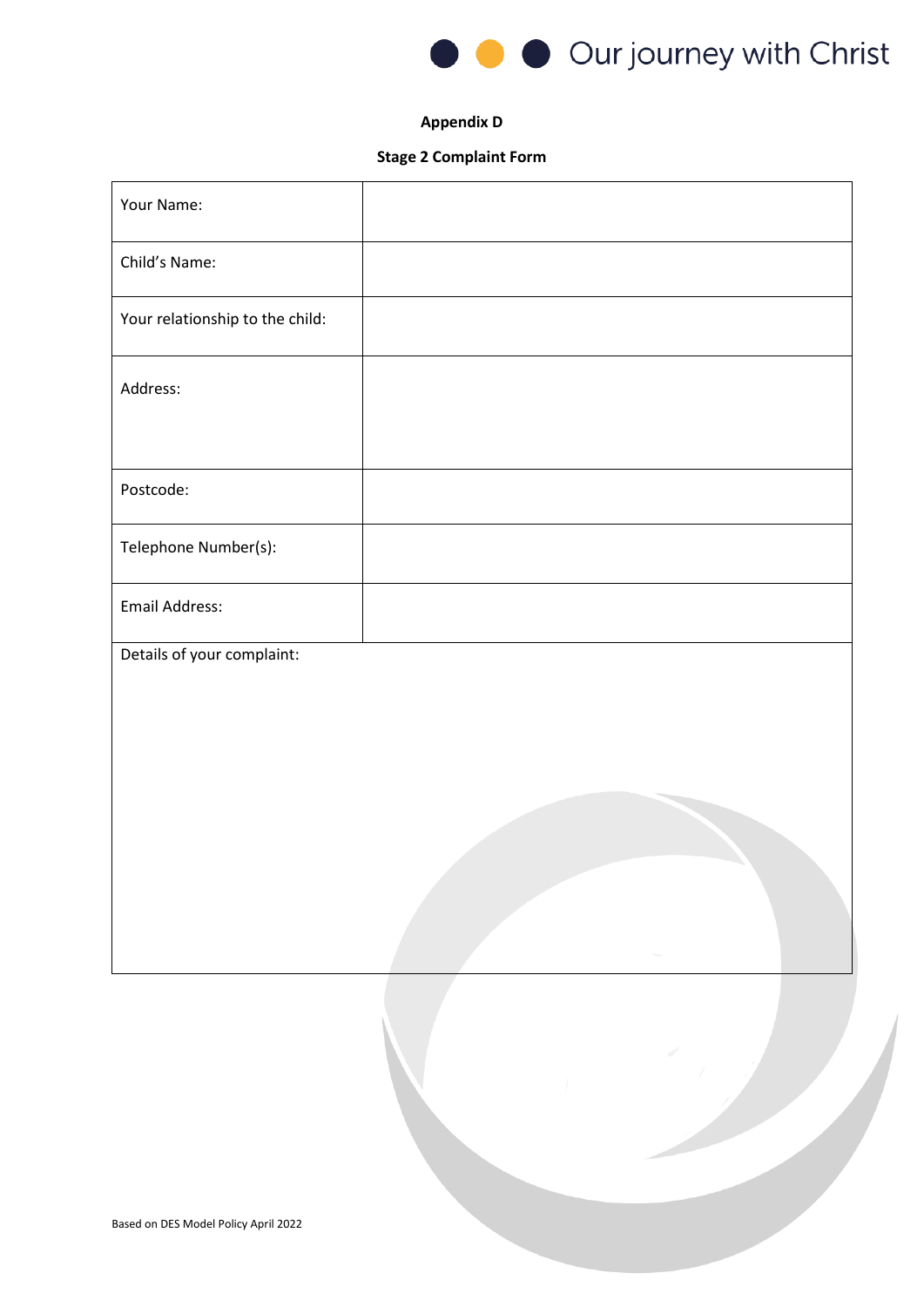

What action, if any, have you already take to resolve your complaint?

Please include details of who you spoke to and what was the response/outcome (including dates where possible):

What actions do you feel may resolve the complaint at this stage?

Are you attaching any paperwork to this Form? If yes, please give details.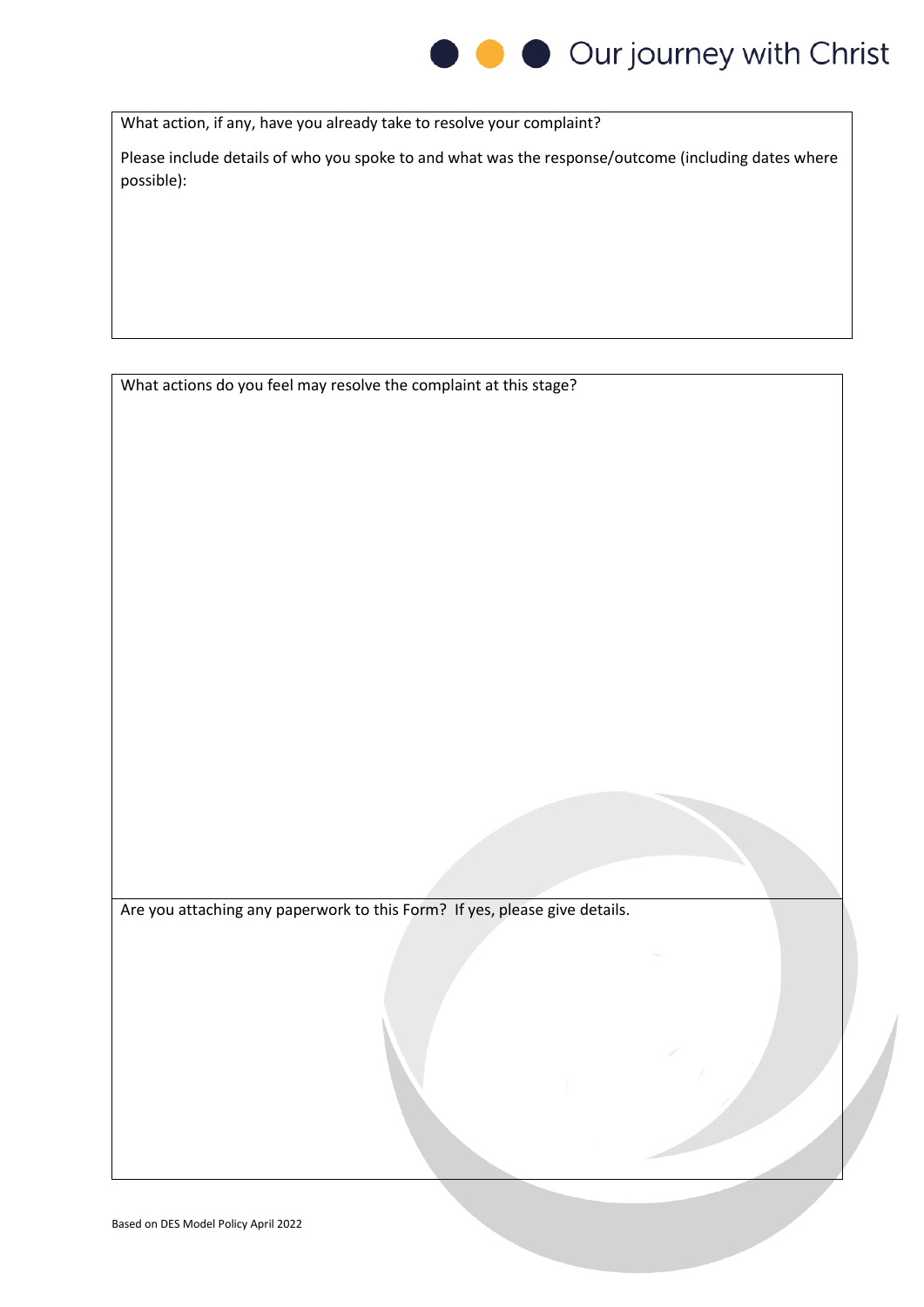

| Signature:                 | Date: |
|----------------------------|-------|
|                            |       |
|                            |       |
|                            |       |
|                            |       |
| For Office Use Only        |       |
| Date acknowledgement sent: |       |
|                            |       |
| By who:                    |       |
|                            |       |
| Complaint referred to:     |       |
|                            |       |
|                            |       |
| Date complaint referred:   |       |
|                            |       |

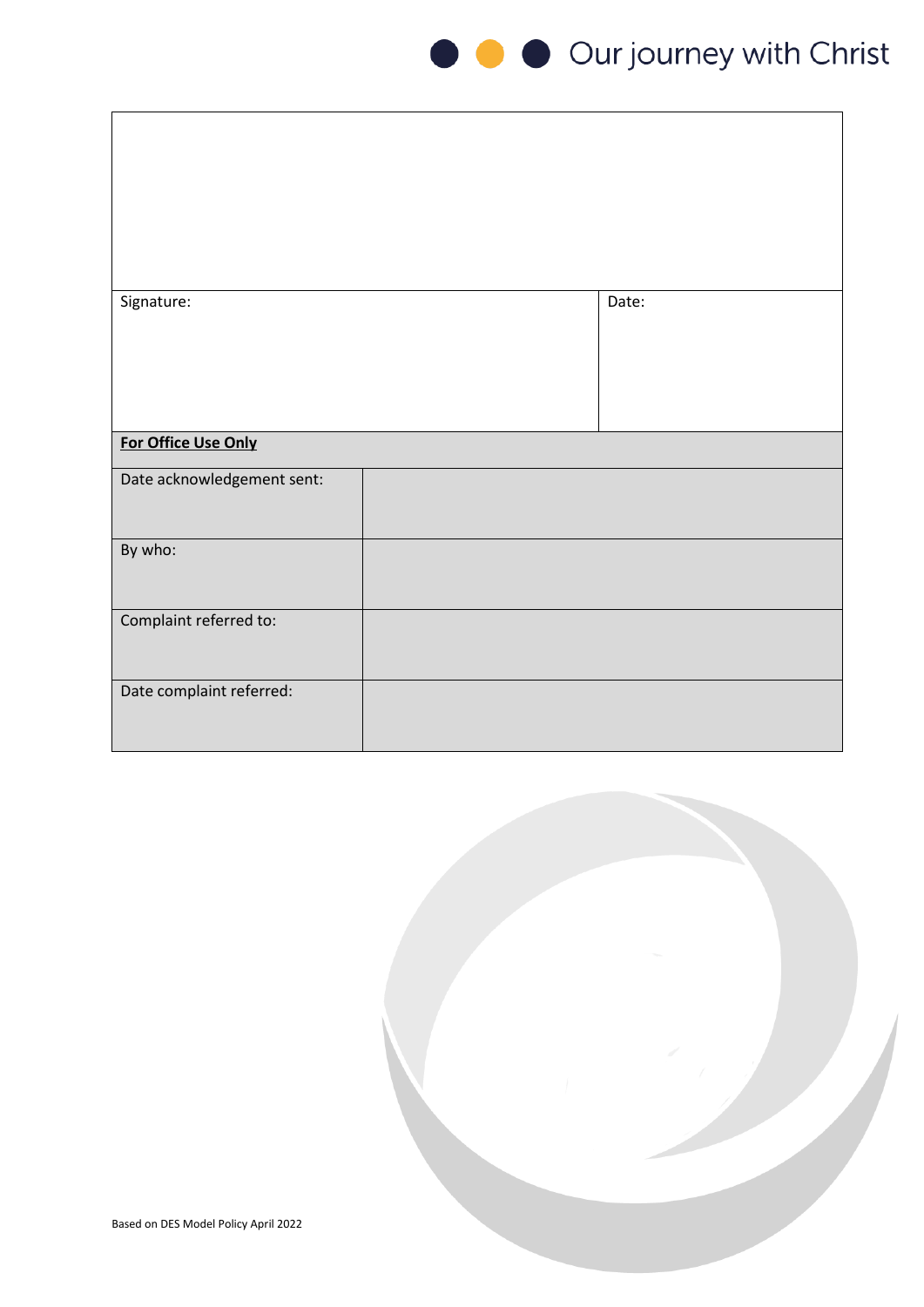

#### **Appendix E**

## **Stage 3 Complaint Form**

| Your Name:                      |                                                                                                   |
|---------------------------------|---------------------------------------------------------------------------------------------------|
| Child's Name:                   |                                                                                                   |
| Your relationship to the child: |                                                                                                   |
| Address:                        |                                                                                                   |
|                                 |                                                                                                   |
| Postcode:                       |                                                                                                   |
| Telephone Number(s):            |                                                                                                   |
| Email Address:                  |                                                                                                   |
|                                 | Please provide details of why you are dissatisfied with the outcome of the Stage 2 investigation: |
|                                 |                                                                                                   |
|                                 |                                                                                                   |
|                                 |                                                                                                   |
|                                 |                                                                                                   |
|                                 |                                                                                                   |
|                                 |                                                                                                   |
|                                 |                                                                                                   |
|                                 |                                                                                                   |